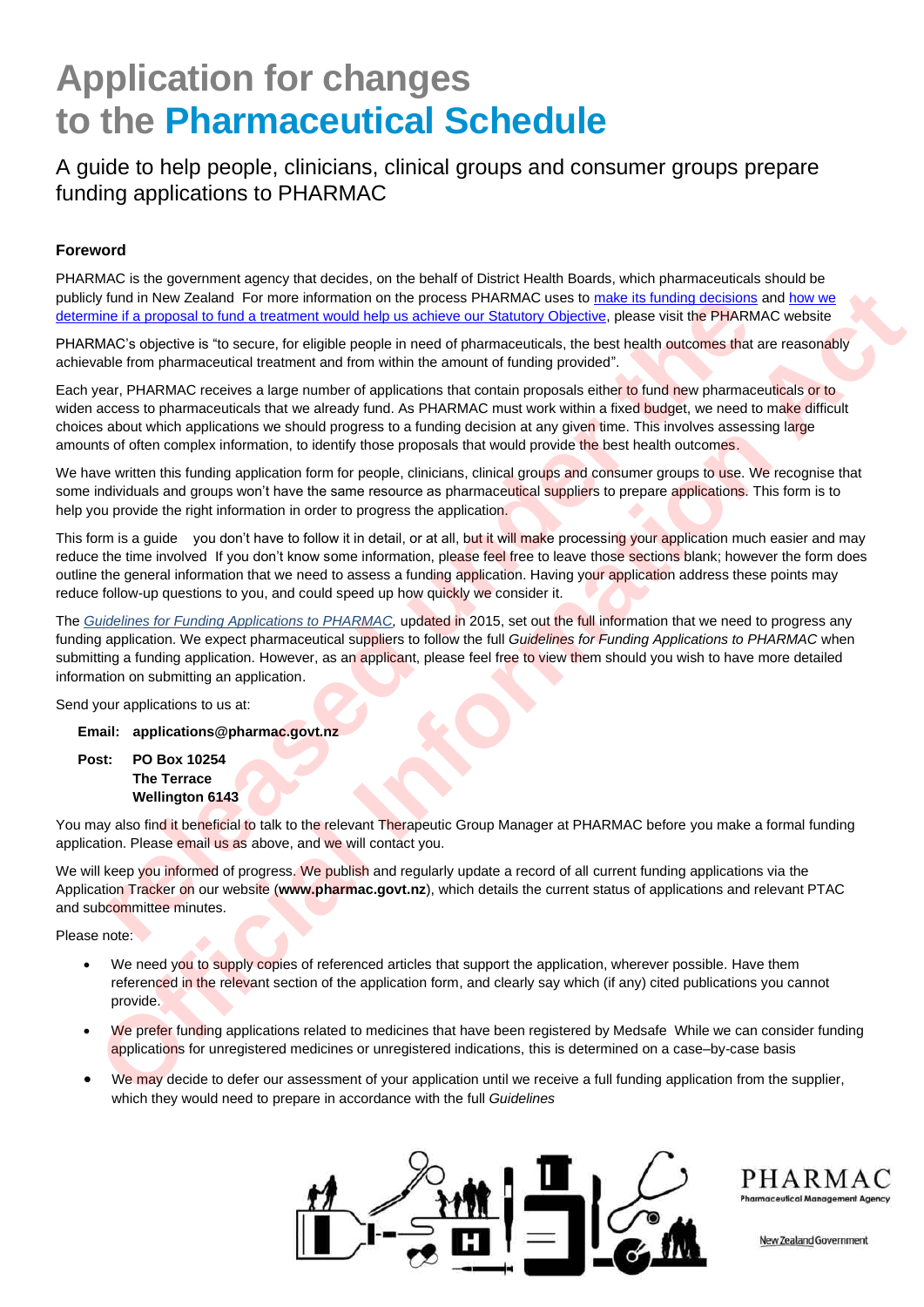## Changes to the Pharmaceutical Schedule Application

# **Applicant** Name Withheld under Department & DHB, practice or organisation Consumer/End User/Patient Email address Withheld under Phone or pager Withheld Are you making this application on behalf of a wider group (department, society, special interest group)? If so, who? Yes. All insulin dependent diabetics (or caregivers of insulin dependent diabetics) in NZ who want to better manage blood glucose levels to reduce/eliminate diabetic complications Is there anyone else that we should contact if we have questions about specific parts of this application? No. I can research any questions raised and provide required answers.

#### **Proposed pharmaceutical**

Chemical

Interstitial fluid glucose monitor

Presentations and strengths

14day sensor

Brand name(s)

Abbott Freestyle Libre

Suppliers (eg pharmaceutical companies, wholesalers)

Mediray, 53-55 Paul Matthews Road, Albany, Auckland 0632, New Zealand (See www.freestylelibre.co.nz)

Price

\$102.94 (ncluding shipping and GST) \$85.16 before shipping and GST

Is it registered by Medsafe?

Yes. As a medical device. Refer Medsafe WAND database.

Describe the indication(s) that funding is being sought for.

Monitoring of blood glucose levels in insulin dependent diabetics

If this pharmaceutical has been registered by Medsafe, is it licenced for these indications? If not, is it licenced for these indications overseas? Please provide details

Yes Licenced in NZ and overseas (Australia and European Union)

How many people in New Zealand do you expect would receive the pharmaceutical?

Initially 5000. This would rise in number as the benefits of the technology to reduce/eliminate diabetic complications were recognised by prescribing medical professionals.

What is the expected dosing?

At a minimum 1 sensor per month Ideally 2 sensors per month to provide the option of continuous monitoring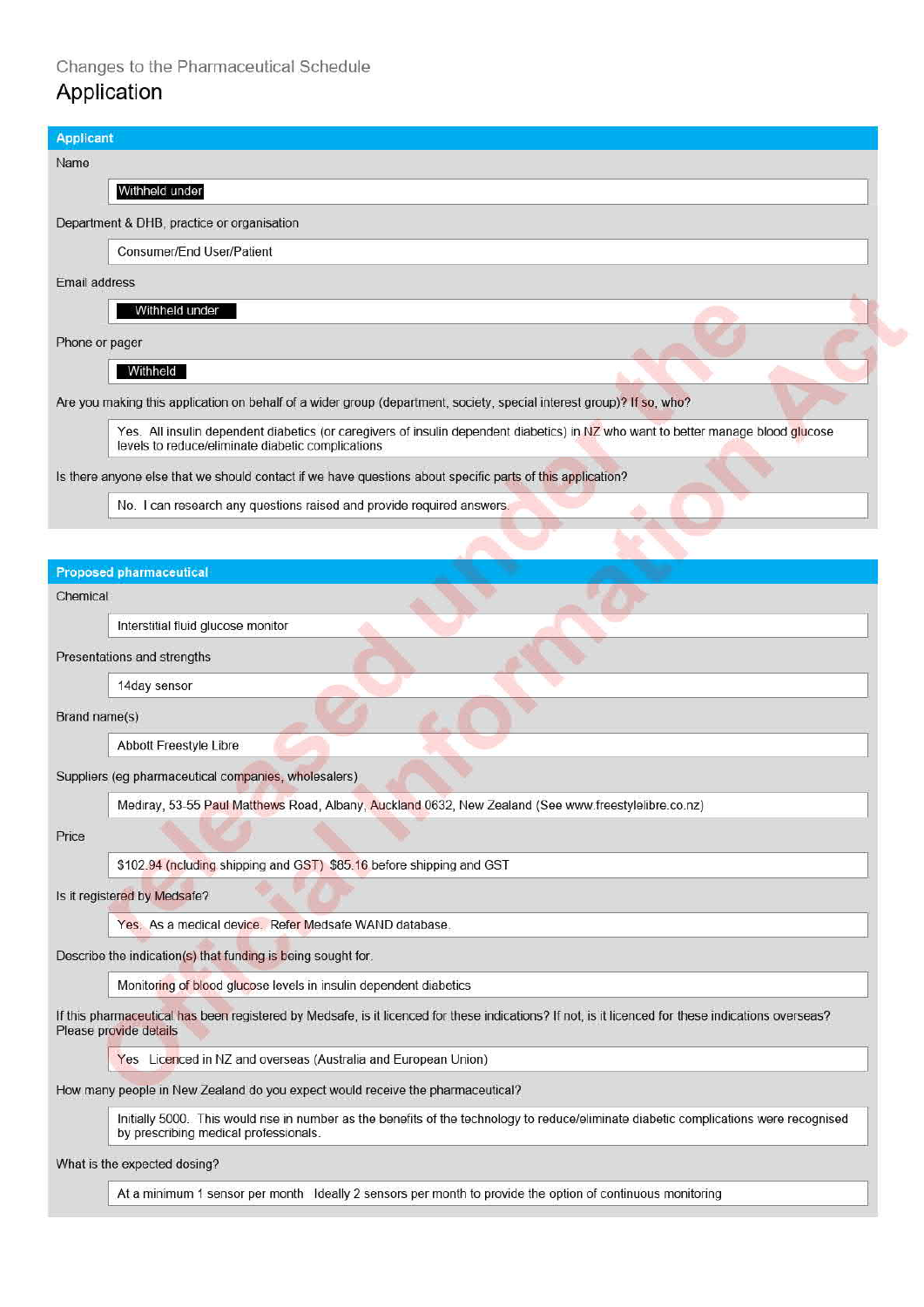What is the likely duration of treatment, if patients respond to treatment?

Depends on patient. Some patients (or caregivers of patients) will want to adopt continuous monitoring, others will be happy to use the technology as a means to fine tune blood glucose management and as such may not require sensors on a regular basis.

Describe the setting that this pharmaceutical would be used in. Is the need for this this treatment limited to a hospital setting, or is it also required in the community? If in hospital, is it theatre only, on medical wards, or in outpatient clinics?

Worn by the insulin dependent diabetic in daily life.

If this is a new pharmaceutical, are there likely to be other uses for it?

No not new Has been available in the EU/UK for over 2 years and Australia for nearly a year No other uses than interstitial fluid alucose level monitorina.

#### **Treatment initiation**

Is treatment with the pharmaceutical started empirically? If so, please describe the symptoms, signs or other features necessary to initiate therapy

No. Treatment is not dependent on symptoms as the device is a monitor used to indicate glucose levels in the fluid in interstitial tissue.

Are there any specific tests needed to confirm diagnosis? If so, please name these tests, and say whether these are currently performed routinely. where they take place, and whether they are funded.

The standard tests used to make a diagnosis that the patient requires insulin replacement (or insulin addition) therapy to treat Diabetes Miletus

Should other therapies have been used prior to starting treatment with this pharmaceutical? If so, which?

No not necessarily There may be some argument to support a greater need of use in patients with poorly controlled blood glucose levels.

#### **Treatment continuation**

How would treatment success be defined or measured?

Some to significant reduction in the 3monthly, 6monthly and yearly Glycosylated Haemoglobin (HBA1C) measurement values and reduction in the frequency, amplitude & duration of postprandial blood glucose peaks in patients

What is the average length of treatment required before determining treatment response?

Depends on the patient. Some patients will be able to use the data from the sensor soon after placement to make immediate improvements to blood glucose management. Others will take longer.

What other interventions would be needed in the event of treatment-related adverse events?

The only adverse reactions to treatment known at this time are discomfort generated (short term pain & minor bleeding) from applying the sensor and allergic epidermal reactions to the adhesive used to secure the sensor. These adverse reaction types only appear to affect a very small number of patients and both can be mitigated relatively easily. Short term pain and bleeding is random and is related to sensor placement. Adverse skin reactions can be averted by applying thin hyper allergenic tape to the skin and then installing the sensor over the top of this tape.

#### **Prescribing and dispensing**

Should initiation of this therapy be limited to certain prescriber types? If so, please explain why.

No. As the Abbott Freestyle Libre sensor is a medical device Specialist Medical Doctor, Medical Doctor, Registered Nurse and Phamacist prescriber types should be able to prescribe.

If starting this therapy was limited to certain prescriber types, would it be appropriate for ongoing prescribing to be managed by a wider group of prescribers? If so, who?

Yes. All applicable prescriber types.

Are there any other issues that PHARMAC should be aware of in relation to the administration of this pharmaceutical, such as infusion time. compounding requirements or safety issues?

No The manufacturer supplies adequate patient information included with the product packaging in this regard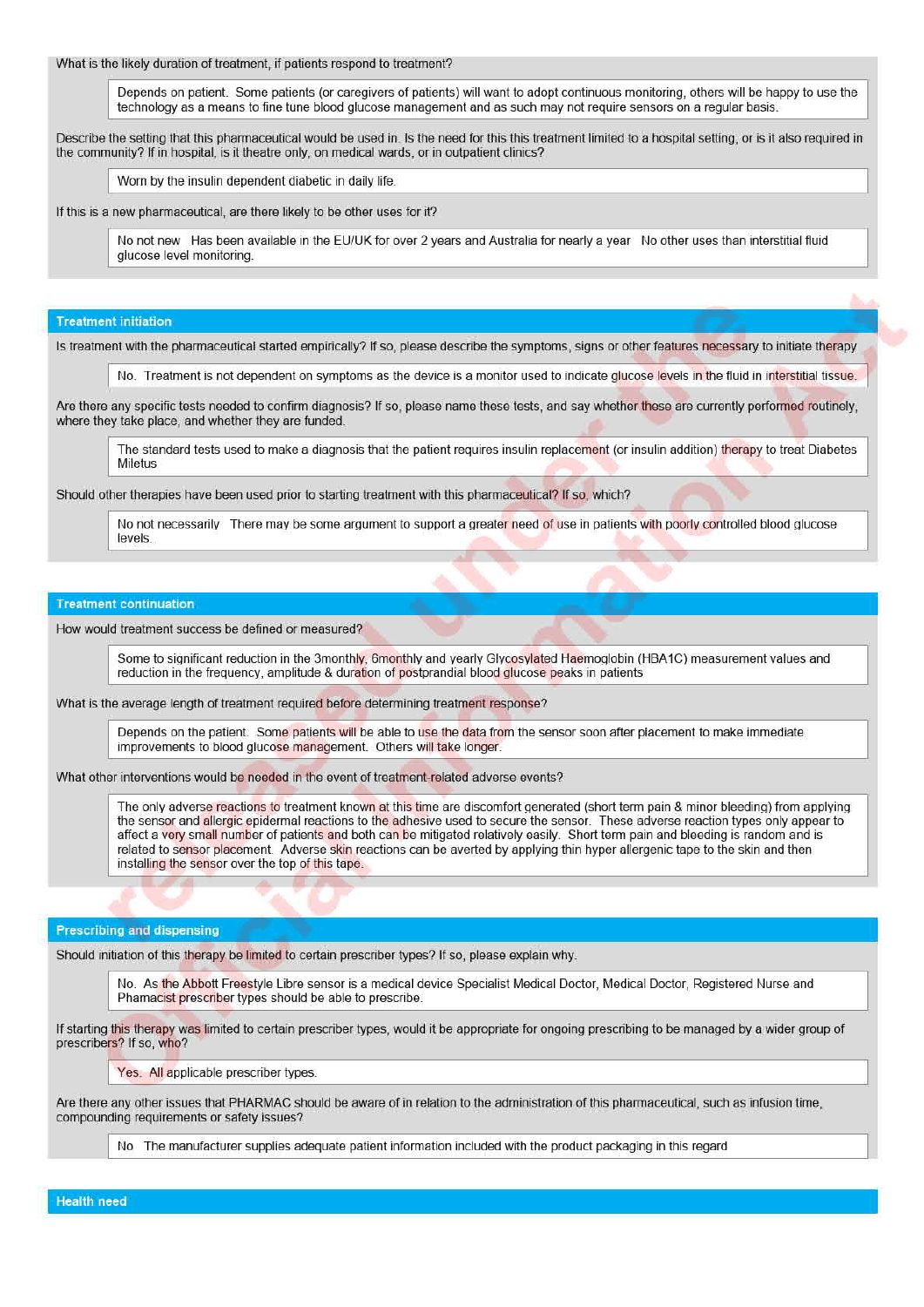#### **Health need**

#### Please include full citation details of supporting evidence (eg randomised controlled trials) and attach copies of any cited publications.

What is the health need of people with the indication(s) for which funding is sought? Please include details of whether reduced life expectancy could be expected or details of potential loss of quality of life including the cause of this loss.

#### Insulin dependent Diabetes Miletus

Is there an unmet health need in the populations that may potentially receive benefit from this treatment? If so, please explain.

Yes Insufficient data is available from current testing methods (Caresens blood glucose meters) for most insulin dependent diabetics to be able to make informed qualitative management decisions of their blood glucose levels over time

Are there sub-populations within these populations that have a higher health need?

It could be argued that children/adolescents and some non European ethnic communities would have the most to gain. My opinion is that all insulin dependent diabetics that want to take up the technology would significantly benefit

What are the treatments that patients with these indications currently receive, if any? Please describe the dose, duration of treatment, along with the risks and benefits associated with this treatment

Pharmac subsidised blood glucose meter (currently Caresens) once every 5 years and blood glucose test strips (currently Caresens) as needed refreshed at 3 monthly intervals

Are there any issues regarding the availability or suitability of existing treatments for this indication?

Yes. The Caresens meters are proven unreliable and the technology they are based on is at least 20 years old now. Freestyle Libre is recent technology (just over 2 years on market). A significant number of insulin dependent diabetics do not finger prick test on a regular basis owing primarily to the difficulties of actually doing the test and of being able to repeatedly do the test pain-free.

Would the pharmaceutical replace or complement these existing treatments? Please explain

Effectively replace finger prick testing for most insulin dependent diabetics. Finger prick testing using blood glucose test strips would still occasionally be needed. The reason for this is as follows. The Freestyle Libre sensor measures glucose level in interstitial fluid, there is around a 10-15minute lag in actual blood glucose value. If the blood glucose value is changing rapidly (rising hyperglycaemia, falling hypoglycaemia) the Freestyle Libre sensor does not effectively track this in real time it does however indicate (by an arrow on the display) that there is a rapid change in blood glucose value. In the event of a rapid rise or a rapid fall the patient can still use the meter and test strips to do a finger prick test to verify the value and then take corrective action if need be. Excepting the limitation of the lag in tracking of rapid changes in blood glucose values, the Freestyle Libre sensor provides a very accurate glucose profile. Information provided is effectively equivalent to doing a finger prick test every 15minutes over the course of 24hrs every day the sensor is active (nominally 14days)

Does this indication disproportionately affect any populations that may already be experiencing a health disparity?

No

Is there an unmet health need in other people due to the indication, such as in people who care for or live with those with the indication, or from spread of disease?

Yes. Caregivers will benefit as they will be able to more effectively monitor the blood glucose levels of those under their care.

#### Health benefits and risks in the indication(s) for which funding is sought

Please include full citation details of supporting evidence (eg randomised controlled trials) and attach copies of any cited publications.

Discuss the potential benefits from treatment with the pharmaceutical compared with current treatment options (if any).

Ability to see the previous 8 hours of blood glucose values displayed as a continuous line graph on the reader display from one swipe of the reader over the sensor.

Discuss the potential risks from treatment with the pharmaceutical compared with current treatment options (if any).

#### Not aware of any

Are there sub-populations that have higher potential benefits or risks? If so, please describe

Children and adolescents will most probably benefit the most, although all insulin dependent diabetics have the opportunity to improve control with this technology

Would this treatment provide any health benefits or risks to any people beyond the individual who was receiving treatment? If so, what benefits or risks would result?

Yes. Peace of mind, less mental & physical stress for patients, care givers and whanau.